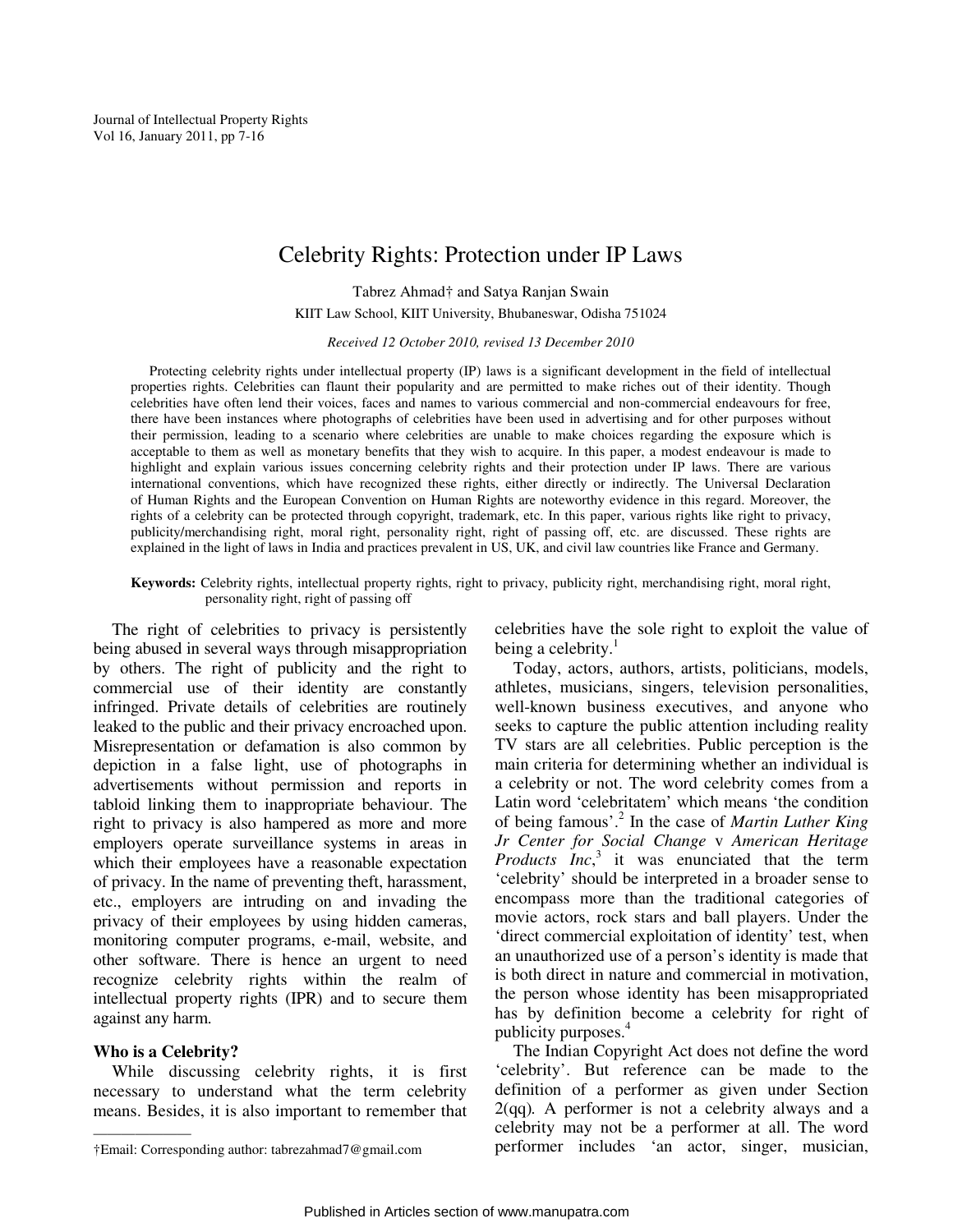dancer, acrobat, juggler, conjurer, snake charmer, a person delivering a lecture or any other person who makes a performance'*.* Section 38 of the Act gives a special right i.e. performers' right to any performer who appears or engages in any performance in relation to such performance and that right shall subsist until fifty years from the beginning of the calendar year next following the year in which the performance is made. Clause 3 of the same section says that during the continuance of a performer's right in relation to any performance, any person who, without the consent of the performer, makes a sound recording or visual recording of the performance; or reproduces a sound recording or visual recording of the performance etc., shall subject to the provisions of Section 39, be deemed to have infringed the performer's right. With reference to performers' rights, creative artistry and interpretative artistry are two terms that find frequent mention. The former produces the result where the object is separate from the artist while in the latter, the artist produces a performance that is inseparable from him.

The word 'celebrity' is perceived by a large chunk of population as an honour and a reward for success. Sportspersons and artists earn it by skill, businessman and TV personalities earn it by wit, politicians earn it by votes and for some it is spontaneous like in the case of princes and princesses, who acquire it by birth or by marriage. Certain others may acquire it by their chance involvement in newsworthy events.<sup>5</sup>

### **Celebrity Rights**

The rights enjoyed by celebrities are a bundle of rights including publicity rights, reproduction rights, distribution rights, rental and lending rights, making available rights, personality rights, privacy rights and so on. But broadly, these rights can be classified under three major categories, namely, personality rights, publicity rights, and privacy rights.

# **Personality Rights**

Personality is a means by which one individual is recognized by another. Through the creation of one's personality, an individual creates an image of himself and his expected behaviour in society. Each personality, *per se* contributes differently to society according to their individual talents. Such personality rights are also justified by the Hegelian meta-physical concept of property which says that – 'An individual's property is the extension of his personality'. Similarly, an individual's contributions to the society are also an extension of his personality.<sup>6</sup>

In *Tolley* v  $Fry$ ,<sup> $7$ </sup> there was controversy relating to the use of a picture of a popular amateur golf player to advertise Cadbury chocolates. Tolley's complaint was that the defendants made it appear as if he had consented to appear in the advertisement for gain or reward, and thereby misused his reputation as an amateur golf player for advertising purposes. The court held that the conduct of the defendant was capable of amounting to libel and awarded damages. However, this situation has changed drastically and today, celebrities claim paradoxical rights—the right of privacy along with the right of publicity.

# **Privacy Rights**

The doctrine of privacy put forth by Warren and Brandeis has played a pivotal role in shaping celebrity rights. They opined that the basic concept of personal freedom extended to every person's right 'to be let alone'.<sup>8</sup> People generally tend to personalize celebrities and become curious about every personal aspect of their lives. Celebrities in turn try to control their personal information since the disclosure of the same might put them in a situation of embarrassment or humiliation resulting in a feeling of insecurity.

In *Cohen* v *Herbal Concepts Inc*, 9 a picture of the plaintiff and her daughter was used on the label of a cosmetic product without their consent. The defendants argued that the faces of the two individuals were not identifiable in the photograph. The court however, accepted the statement of the plaintiff's husband and awarded damages to the plaintiff in recognition of her privacy rights.

In the case of *Barber* v *Times Inc*, a photographer took pictures of Dorothy Barber during her delivery. Ms Barber filed a suit of 'invasion of privacy against Time Inc for unauthorized and forceful entry into her hospital room and for photographing her despite her protests. Ms Barber was successful in her suit and the court while awarding damages of US\$ 3000 opined:

'In publishing details of private matters, the media may report accurately and yet - at least on some occasions – may be found liable for damages. Lawsuits for defamation will not stand where the media have accurately reported the truth, but the media nevertheless could lose an action for invasion of privacy based on similar facts situations. In such instances the truth sometimes hurts.'

Therefore, in such cases, remedy is available to celebrities either in the form of an action for 'invasion of privacy' or in the form of assertion of their 'right to privacy'.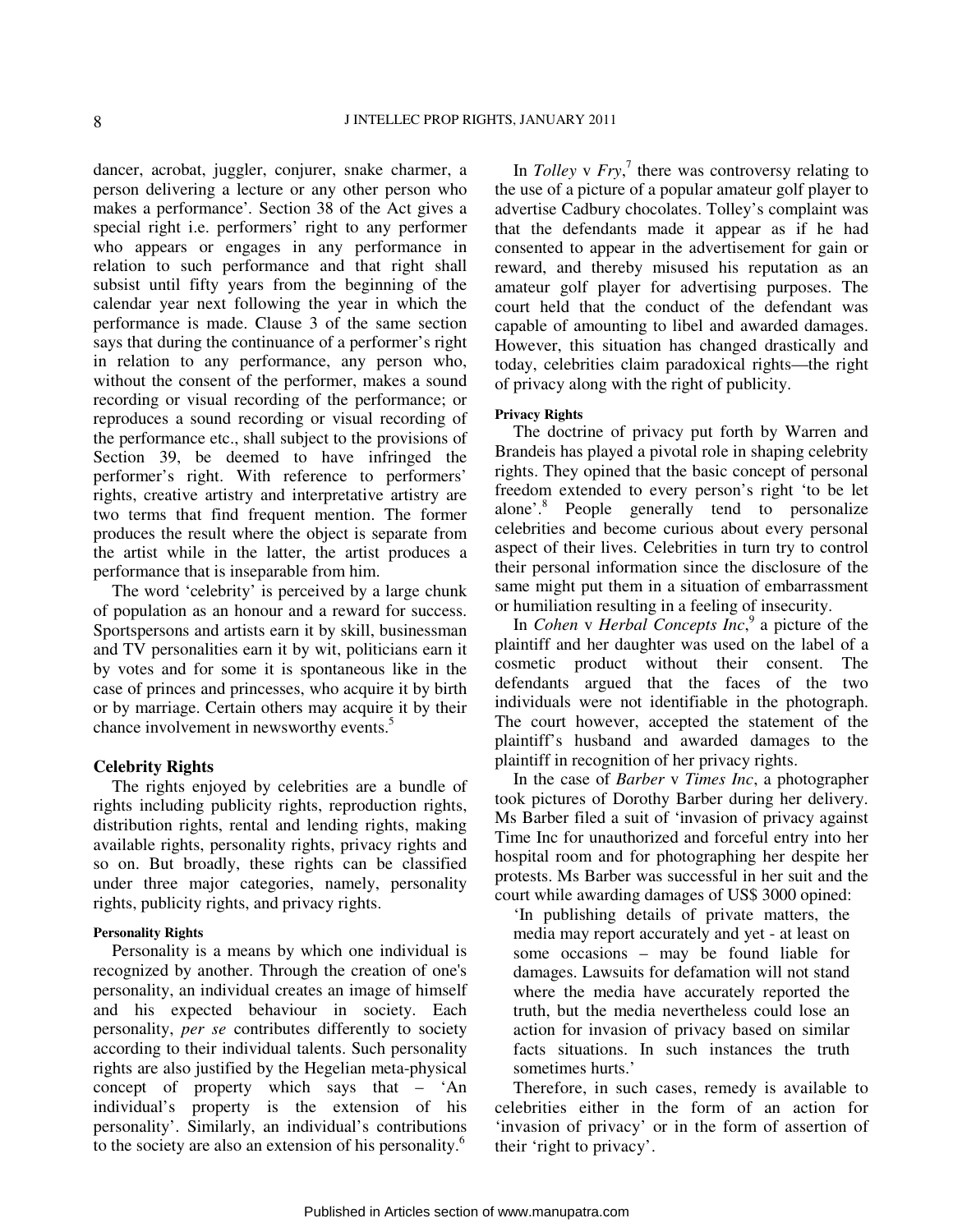# **Publicity Rights**

Prof J Thomas McCarthy stated, 'The right of publicity is not a kind of trademark. It is not just a species of copyright. And it is not just another kind of privacy right. It is none of these things, although it bears some family resemblance to all three.<sup>'10</sup> Publicity right is 'the inherent right of every human being to control the commercial use of his or her identity.<sup> $11$ </sup> This right also often referred to as merchandising right, is a right to exploit the economic value of the name and fame of an individual. To claim this right, it is necessary to establish that fame is a form of merchandise. Hence, if someone uses the fame of a celebrity to promote his goods it would be termed as an unfair trade practice, misappropriation of intellectual property, or an act of passing off.

In *Midler* v *Ford Motor Co & others*, <sup>12</sup> the advertising company wanted to use a song by Bette Midler in a commercial for Ford cars. The licence for the song itself was available but Ms Midler turned down the request for permission to use her version. The Agency then contacted Ula Hedwig, a singer who had been a back-up vocalist for Ms Midler and asked her to sing the song for a new recording with the instructions 'to sound as much as possible like the Bette Midler record'. Ms Midler sued when the commercial was aired on television. The defendants argued that they were doing it in compliance with the Civil Code (Section 3344) because they had not used the 'name, voice, signature, photograph or likeness' of Ms Midler rather they had used the voice of Ms Hedwig. The court while stating that Section 3344 did not repeal the common law on privacy and publicity, and arguing that the publicity right of living people was also one of the property, held that the common law right of publicity protected against 'an appropriation of the attributes of one's identity'. The court also held that the defendants by using a soundalike in these circumstances had clearly sought commercial association with 'an attribute of Midler's identity'. The right of publicity therefore, grants entertainers or other public figures exclusive control over the commercial exploitation of their names, likenesses, or other aspects of their personae.

However, laws pertaining to publicity or merchandising rights of celebrities are still in a fairly nascent stage, especially in India. Further, even as courts in various foreign countries have adopted different approaches to justify this right, no uniform justification has crystallized yet.

Such a right is nonetheless, distinct from the right against 'invasion of privacy' or right against 'adverse

portrayal of one's personality'. Prior to sound and visual recording process, a performer possessed personality right only in his or her performance, which included right of publicity, right to voice, right to likeness and right to privacy. But the inventions of recording technology enabled fixation of performances, leading to the problem of bootlegging (unauthorized recording of live performances). Further due to progress in animation, it is now possible to create convincing humans, computer generated look-alikes of performers or actors including deceased film stars. A real danger lies in unauthorized imaging of celebrities and subsequent digital manipulation to create new images and film footage of the actor. The use of manipulated images of celebrities in inappropriate sites has been a constant source of confusion and cause for defamation.

# **Need to Protect Celebrity Rights**

Primarily, celebrity rights are assignable and licensable for commercial benefits. In the current context, publicity involves immense amount of money and the public image of a celebrity is of tremendous value. Recognizing this valuable asset as a property means that the same would be subject to taxation as a capital asset just like any other intellectual property. This creates an economic incentive for the public and celebrities themselves are adequately rewarded due to their moral claim over money arising out of their fame.

Secondly, the right to publicity is inheritable. Therefore descendants of a celebrity can gain from the popularity created by the celebrity during his/her lifetime.

Thirdly, to protect performers by: (i) alleviating a sense of insecurity in performers due to the fear of 'technological unemployment' including, replacement of musicians by recorded music; (ii) preventing bootlegging; and (iii) controlling exploitation of performers who cannot manage the situation on their own.

Though there is a definite need to protect celebrities, the question is how far? Whether celebrities deserve exclusive rights in a scenario where they are themselves responsible for submitting to the public, seeking patronage and thriving on public applause is question that many want an answer to.

### **Protection of Celebrity Rights**

#### **Liabilities and Remedies**

Celebrity rights may be protected using trademark law, copyright law and passing off action. Any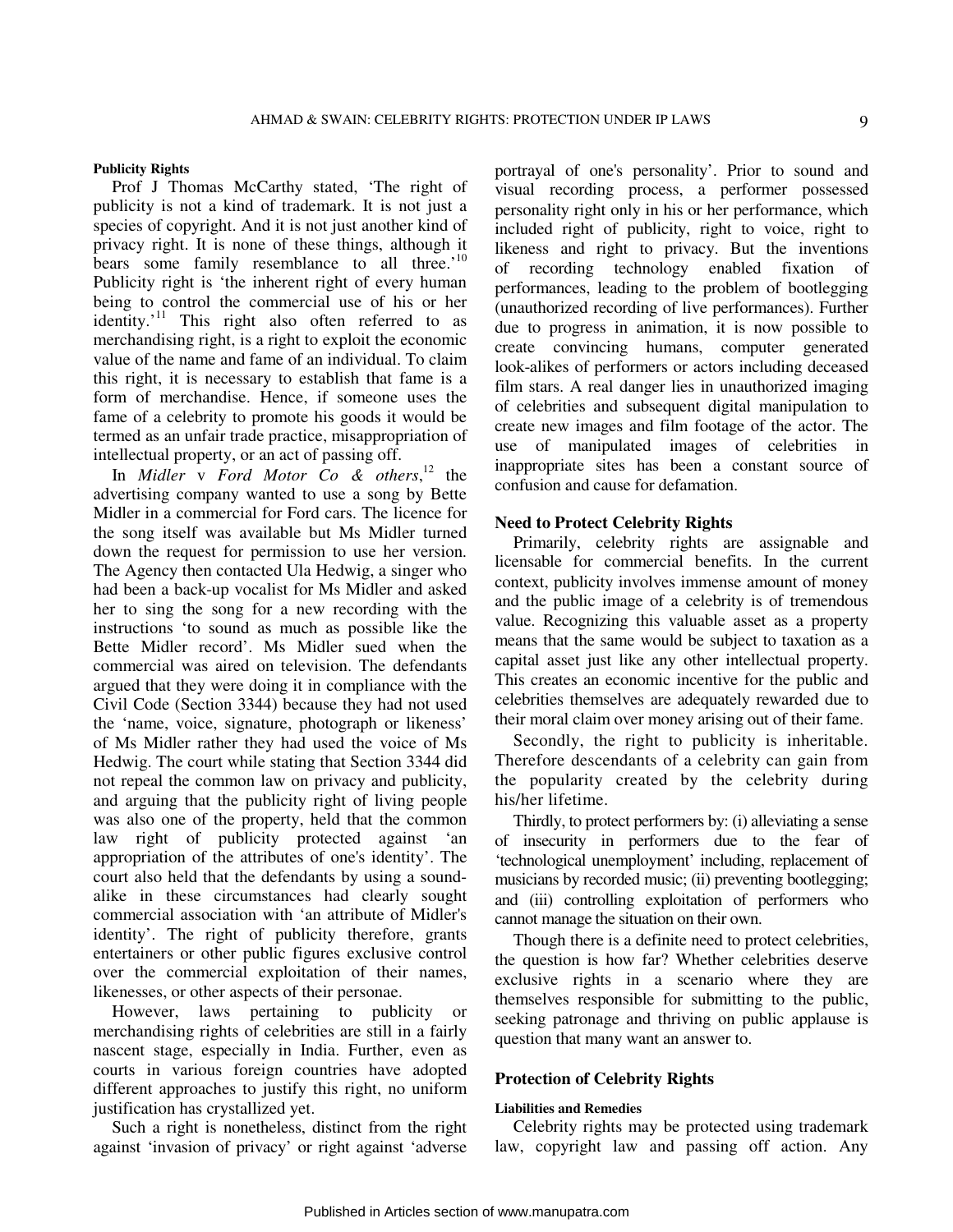infringement of a performers' non-property or recording rights will therefore amount to breach of statutory duty.

# *Trademark*

Trademark registration has a two-fold significance as far as rights of celebrities are concerned. Firstly, trademark registration of any aspect of a celebrity's personality is indicative of the fact that the celebrity is open to the authorized assignment or licensing of his or her personality for merchandising purposes in the class of goods and services for which registration has been sought. Secondly, the celebrity obtains a means of defending those aspects of their personality against unauthorized use. Unlike action under the tort of passing off or the Trade Practices Act 1974, trademark registration is unique in providing a prospective form of protection for celebrity personality.<sup>13</sup>

In India, celebrities and commercial partners can obtain some protection from trademark law but such protection may be limited in scope. Section 2(1) of the Indian Trade Marks Act, 2000, allows registration of any 'sign capable of distinguishing goods and services of one person from another, any word (including personal names), design, numeral and shape of goods or their packaging' as trademark. Courts in India have accorded protection to film titles, characters and names under trademark laws.<sup>14</sup> The first case that dealt with character merchandizing in India was *Star India Private Limited* v *Leo Burnett India (Pvt) Ltd*<sup>15</sup>, but jurisprudence is still emerging and character merchandising is an area yet to develop in India.

#### *Copyright*

There is not much clarity as to what aspects of celebrity rights may be protected under Copyright Act. In *Sim* v *Heinz & Co Ltd,*<sup>16</sup> the court said that copyright is neither granted to voice, likeness nor other identifiers of a persona. Copyright gives exclusive, although, limited rights of protection and allows celebrities to authorize reproduction, creation of a derivative image, sale or display of, say, a commissioned photograph of themselves by others.<sup>17</sup> To pursue an action for copyright infringement, an individual must be able to show ownership of a copyright in the image and copying of that image. In the context of celebrity photographs, the biggest problem celebrities encounter is their lack of ownership in the photograph being exploited. In case

of books involving celebrity authors, any adaptation, if original, nevertheless can get protection under copyright law.

The Indian Copyright Act, 1957 provides protection to sketches, drawings, etc., which fall within the category of artistic work. Section 14 of the Act grants exclusive right to authorize others to reproduce the work in any form, including conversion of a two dimensional work to three dimensional works and vice versa. The Courts have extended this protection to fictitious characters which fall under the category of artistic work. In the case of *Raja Pocket Books* v *Radha Pocket Books*<sup>18</sup>, a popular character of children's comic book, Nagraj-the Snake King, was deemed to be protected under copyright law. However, no copyright is granted to the name or image of the celebrity in India.

# *Passing off Action*

The action of passing off is relevant in cases of personality merchandising where a person's name, likeness or performance characteristics are misused.

In general, a passing off action is a remedy against the injury to the goodwill or reputation of a person caused by misrepresentation by another person trying to pass off his goods or business as the goods of another. An action in passing off may lie for any unauthorized exploitation of a celebrity's 'goodwill' or 'fame' by falsely indicating endorsement of products by the celebrity. Similarly, the 'wrongful appropriation of personality' could amount to passing off as the celebrity could be said to have a proprietary right in the exclusive marketing for gain in his personality.<sup>19</sup> Indian law recognizes personality rights only when the character or the person has independently acquired public recognition.

In the *Mirage Studios* v *Counter Feat* case (Ninja Turtle Case)<sup>20</sup>, Browne-Wilkinson VC, after referring to the Australian cases of *Children's Television Workshop* v *Woolworths (NSW) Ltd*<sup>21</sup> and *Fido Dido Inc v Venture Stores (Retailers)*<sup>22</sup>, was of the opinion that the law as developed in Australia was sound. He said that passing off would apply in a case, where public is misled with regard to a feature or quality of goods sold. In the Ninja Turtle case, the first plaintiff was the owner of the copyright in drawings of fictitious humanoid characters known as 'Teenage Mutant Ninja Turtles' and part of their business was to license reproduction of these characters on goods sold by others. The first defendant made drawings of humanoid turtle characters similar in appearance to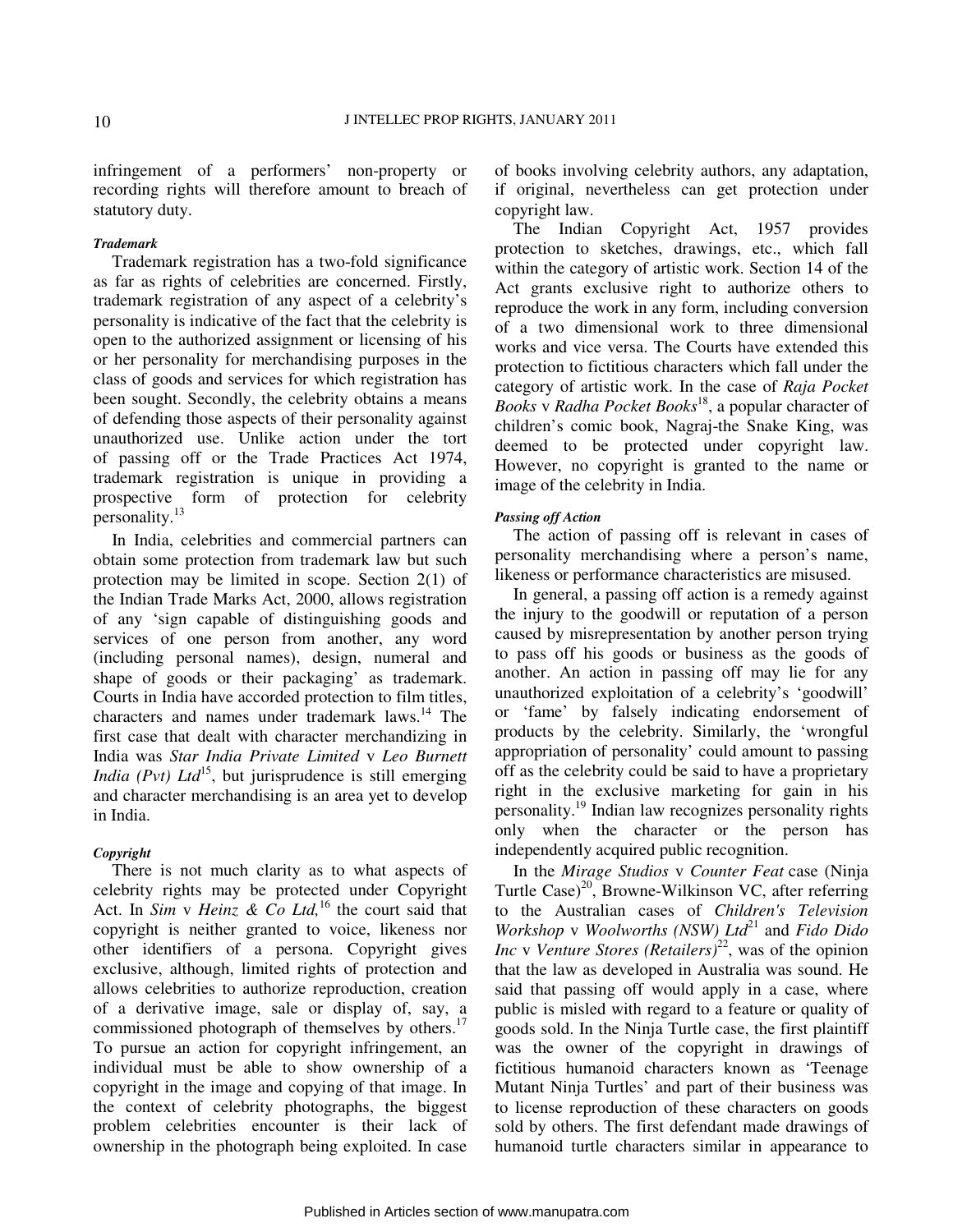the first plaintiff's characters, utilizing the concept of turtles rather than the actual drawings of turtles. In this case, the court granted an interim injunction against the defendant.

In *Hogan* v *Koala Dundee*<sup>23</sup>, the claimant, who was the writer and star of the film 'Crocodile Dundee', brought an action against two tourist shops which sold clothing and other accessories that were 'of particularly Australian nature'. The claimant's complaint was that the defendants had used the name 'Dundee' and had also used an image of a Koala bear which, like the hero in the claimant's film was dressed in a sleeveless shirt, wore a bush hat with teeth in the band, and carried a knife. In this case, the court granted relief on the basis of 'wrongful appropriation of a reputation or more widely wrongful association of goods with an image properly belonging to an applicant'. Similarly, in *Hogan* v Pacific Dunlop<sup>24</sup>, the claimant advertised shoes by referring to a particular scene in the film Crocodile Dundee*.* Here, the court said that misrepresentation must involve use of the image in question to convey the existence of a commercial connection between the plaintiff and the goods and services of the defendant, which was not the case.

In *Henderson* v Radio Corporation Pvt Ltd<sup>25</sup>, the claimants were professional ballroom dancers. The defendants produced a record 'Strictly for dance' in which they used a picture of the claimants in the cover illustration. The claimants argued that this amounted to passing off. The court held it as wrongful appropriation of personality and professional reputation of the plaintiffs.

Apart from these remedies today, invasion of privacy lawsuits are covered in insurance policies under the category of 'advertising injury'. The term 'advertising injury' covers defamation including libel, slander and product disparagement, infringements of copyrights, trademarks, slogans and advertising ideas or a style of doing business, and may include other violations such as the unauthorized use of a celebrity's name, likeness, voice or image. A violation of a right to privacy is also covered under such policies of insurance as either an advertising or personal injury.<sup>26</sup>

In UK, apart from the civil liabilities, it is a criminal offence for a person, to do any of the following without sufficient consent, in respect of a recording which he knows or has reason to believe is an illicit recording:

- (a) Sell or hire;
- (b) Import into the United Kingdom (except for private or domestic use);
- (c) Possess such recordings with intention to commit an infringing act or deal in such recordings in the course of business.

Furthermore, it is a criminal offence to infringe a performer's 'making available right' or playing the recording in a public place, if he knows or has a reason to believe that he is infringing the right in recording.<sup>27</sup>

# **Provisions in International Conventions**

Globally the concept of publicity rights has been evolving gradually in different jurisdictions. There are a number of international conventions or treaties relevant to the protection of performers' rights. The International Convention for the Protection of Performers, Producers of Phonograms and Broadcasting Organizations, 1961 (Rome Convention), TRIPS and the WIPO Performances and Phonograms Treaty, 1996 (WPPT), are some of the landmark conventions in this regard.

# *Rome Convention*

It is the first international instrument to deal with rights of performers, producers of phonograms and broadcasting organizations. Performers have not been given rights in respect of secondary use as in case of films under Article 19. The right to secondary use is limited to equitable remuneration. This convention does not protect moral rights.

# *TRIPS*

Article 14(1) of TRIPS requires performers to be granted 'the possibility of preventing' the following acts, namely, fixation of their performance on a phonogram, reproduction of such fixation and broadcasting of their live performances. Under Article 14(5), the term can be extended from 20 years to 50 years. Unlike other agreements on intellectual property, TRIPS has a powerful enforcement mechanism and Member States can be disciplined through the WTO's dispute settlement mechanism.

# *WIPO Performance and Phonograms Treaty (WPPT)*

This Treaty was contracted with a desire to develop and maintain the protection of the rights of performers and producers of phonograms in a manner as effective and uniform as possible. It recognizes the need to introduce new international rules in order to provide adequate solutions to the questions raised by modern development, the profound impact of the development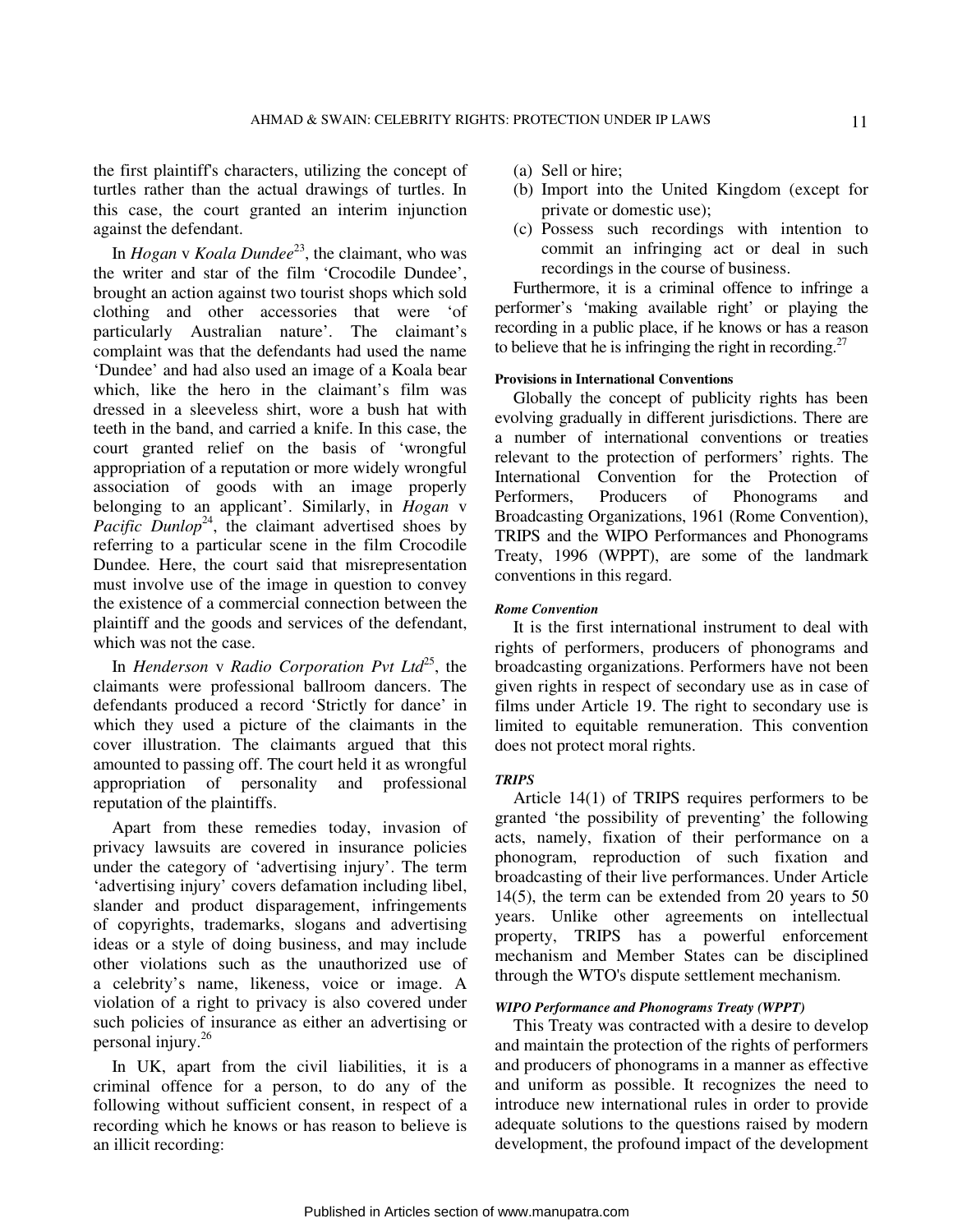and convergence of information and communication technologies on the production and use of performances and phonograms, and the need to maintain a balance between the rights of performers and producers of phonograms and the larger public interest, particularly education, research and access to information.<sup>28</sup> Article 5 of the Treaty provides that independent of economic rights, the performer shall have the right to claim to be identified as the performer of his performance (moral rights) except under certain conditions.

Apart from moral rights, performers shall enjoy the economic rights of performers in their unfixed performances (Article 6), right of reproduction (Article 7), right of distribution (Article 8), right of rental (Article 9), and right of making available of fixed performances (Article 10). The performer has as a result the 'exclusive right to authorize' than a mere 'possibility of preventing'.

### **Positions in Different Jurisdictions**

#### *United States*

In the United States, the right of publicity is linked to the concept of privacy. In the case of *Robertson* v *Rochestor Folding Box*<sup>29</sup>, Mrs Roberson was the first to invoke this right before a New York court, complaining that the defendant company had used her likeness as a decoration for flour bags and used them for commercial advertising. The court rejected the claim. However, the New York legislature, later, created a statutory right of privacy that established both criminal and civil liability for violations. In *Pavesich* v *New England Life Ins Co*<sup>30</sup>, the Georgia Supreme Court held that the unauthorized use of an artist's photograph in an advertisement violated a new common law right to privacy. Unlike the relatively unknown plaintiffs in Roberson and Pavesich, who simply wanted to be left alone, celebrities consciously put themselves in the public's eye and have already acquired a certain degree of recognition. Courts interpreted the right of privacy narrowly and effectively precluded celebrities from claiming that a misappropriation of their identity invaded their 'right to be left alone'. Finally, a few years later, a court in Georgia characterized publicity as a property right based on commercial considerations, thus separating it from privacy. Today in the US, several states currently recognize the right; some by statute, some by common law, and others by a combination of both.

In *Haelan Laboratories Inc* v *Topps Chewing Gum Inc*<sup>31</sup>, Haelan Laboratories and Topps Chewing Gum

were rival manufacturers of chewing gum. To promote the sale of chewing gum, the manufacturers packaged chewing gum with cards showing the names and faces of sports heroes, particularly baseball players. Haelan Laboratories assembled through a third party, a package of player releases, backed by exclusivity agreements. Topps Chewing Gum Inc also continued to bring out its competing cards showing the players who had already signed up for the Haelan cards. In this case it was held that '…in addition to and independent of that right of privacy, a man has a right in the publicity value of his photograph, i.e., the right to grant the exclusive privilege of publishing his picture, and that such a grant may validly be made 'in gross', i.e., without accompanying transfer of a business or anything else. Whether it be labelled a 'property' right is immaterial; for here, as often elsewhere, the tag 'property' simply symbolizes the fact that courts enforce a claim which has pecuniary worth. This right might be called a right of publicity...'

# *Canada*

Canadian common law recognizes the right to personality on a limited basis. This was first acknowledged in *Krouse* v *Chrysler Canada Ltd*. 32 The court held that where a person has marketable value in their likeness and such a likeness has been used in a manner that suggests an endorsement of a product then there are grounds for an action in appropriation of personality. This right was later expanded upon in *Athans* v *Canadian Adventure Camps*, <sup>33</sup> where the court held that the personality right included both image and name.

## *United Kingdom*

The English law has strongly resisted the concept of publicity rights. As the freedom of speech and expression is given utmost importance in common law countries, these rights are considered antithesis to that. Publicity rights and other rights concerning celebrities lead to benefits only for a segment of citizens with little tangible benefits for the public in general.

However, the European Convention on Human Rights (ECHR) has compelled English law to develop. In a series of cases, the Court at Strasbourg recognized that taking of photos without consent interfered with Article 8 rights under the ECHR. This was held to be so, even if the photographs were taken for police purposes, or for journalistic purposes.

In the case of *Sports Club plc* v *Inspector of Taxes*<sup>34</sup>, the UK tax court decided that the money paid under contracts for the promotion of image rights of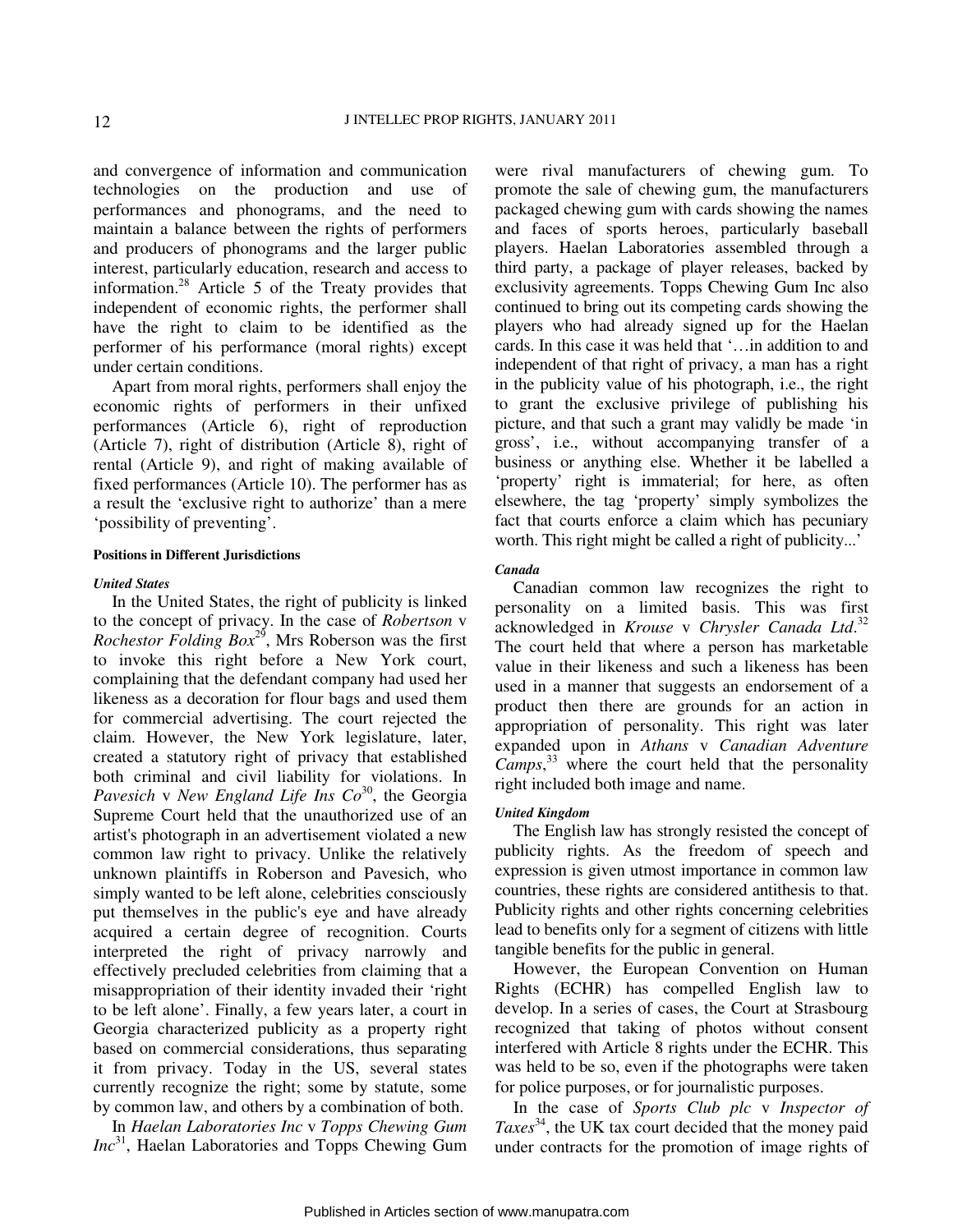international footballers should be recognized as reflecting their image rights and not as salaries. The possibility for a claim for substantial compensation was recognized when photographs taken of the wedding of Michael Douglas and Catherine Zeta-Jones, were published by 'Hello! Magazine' without their consent. Besides, in a recent decision, award of compensation of £ 3,500 was made under the Data Protection Act to Naomi Campbell for a publication of her photograph in a story about her drug therapy. Finally, the concept of publicity rights was settled in the case of *Irvine* v *Talksport*. <sup>35</sup> In this case a successful Formula I driver, Edmund Irvine's image was used without his consent in an advertisement for a radio station. The court held that he had a property right in the goodwill attached to his image, and he was entitled to compensation on the basis of a reasonable endorsement fee.

### *Civil Law Jurisdictions*

In contrast to common law jurisdictions most civil law jurisdictions have specific statutory provisions to protect an individual's image, personal data and other private information.

In France, personality rights are protected under Article 9 of the French Civil Code. The use of someone's image or personal history has been held actionable under French law. However, publicly known facts and images of public figures are not protected. In Germany, personality rights are protected under the German civil code. The right of privacy of the celebrity is protected under German law.

### *India*

In India, there are neither adequate case laws, nor statute governing celebrity rights *per se*. Thus, the legal system in India, at present, is quite deficient in dealing with the modern phenomena of endorsement advertising. But the market has its own forces and does not wait for the law to accomplish.

The Hon'ble Delhi High Court, in *ICC Development (International) Ltd* v *Arvee Enterprises*<sup>36</sup>, gave a statement on publicity rights, which is the only authoritative discussion of publicity rights in Indian legal jurisprudence.

'The right of publicity has evolved from the right of privacy and can inhere only in an individual or in any indicia of an individual's personality like his name, personality trait, signature, voice etc. An individual may acquire the right of publicity by virtue of his association

with an event, sport, movie, etc. …. Any effort to take away the right of publicity from the individuals, to the organizer /non-human entity of the event would be violative of Articles 19 and 2l of the Constitution of India - No persona can be monopolized. The right of publicity vests in an individual and he alone is entitled to profit from it.'

The image rights in India, as considered by the Delhi High Court, arise from the right of privacy which has emerged through case law development and flows from human dignity enshrined in Articles 19 and 21 of the Constitution. This approach has to be contrasted to the approach of treating publicity rights as commercial property.<sup>37</sup>

There is a need for a dual approach in India as opposed to the purely constitutional approach of the Delhi High Court. There is an urgent need in India for recognizing property rights in one's personae. The right to property is a creation of law and anything is property so long as law gives the status of property to it. Thus, after the Hon'ble Delhi High Court has recognized publicity rights as an individual right, it rests with the legislature to statutorily recognize the commercial and ownership aspects of publicity rights. The legislature should also adequately balance the public interest and the individual interest of the celebrity. In other words, the legislature while granting the celebrity, the right to publicity should also make adequate exception for freedom of speech expression and other bona fide uses as done by the Copyright Act.

The extent, to which these rights are protected in India, can be understood, in the controversy related to the name of Mahatma Gandhi. Mr Tushar Gandhi, the great grandson of Mahatma Gandhi, intended to grant CMG, a multinational company, exclusive marketing rights to use Mahatma Gandhi's name for advertising their products. But this was considered as blasphemy and an offence as it hurt the sentiments of the people who have great regard for Mahatma Gandhi. In defence, Mr Gandhi justified his action by stating that his intention was 'to secure the name of Mahatma Gandhi and not allow it to be used in an irreverent manner'. His argument was that 'the Indian legal system does not provide effective measures to protect the name and image' of Mahatma Gandhi. He cited a previous situation wherein he was unable to serve summons to Nikki Bedi or to Rupert Murdoch when the gay activist, Ashok Row Kavi had made defamatory statements against Mahatma Gandhi. He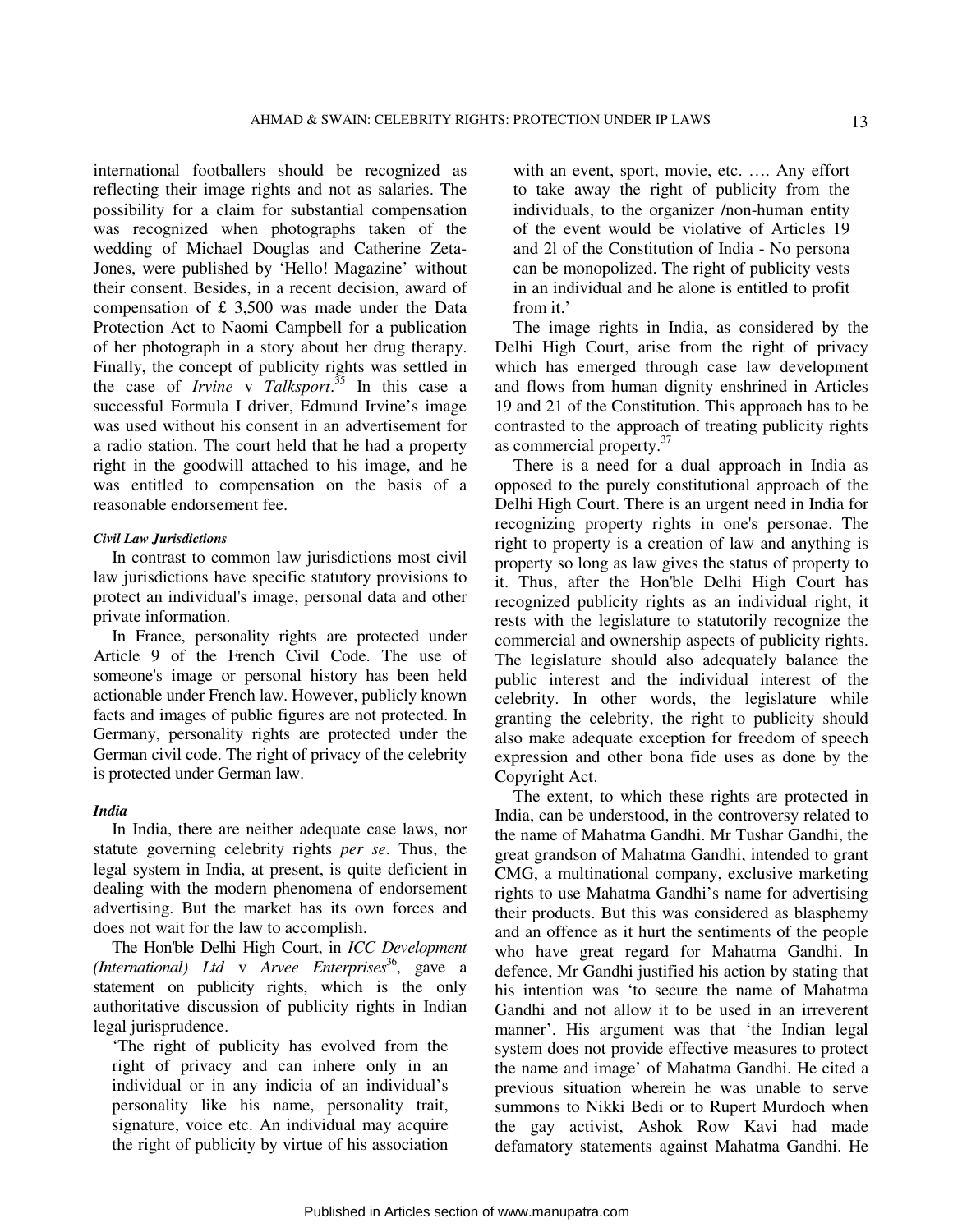stated that he had entered into the contract with the purpose of protecting the name of Mahatma abroad. The facts, however, were that he had neither copyright on the name nor on the works of the Mahatma. Moreover, the use of the name Mahatma Gandhi is specifically prohibited under the Emblems and Names (Prevention of Improper Use) Act 1950. Mr Gandhi ultimately yielded to public pressure and withdrew the permission given to CMG.

Copyright Act protects the interests of famous personalities by extending moral rights. The important cases that dealt with this issue are *Smt Manu Bhandari* v *Kala Vikas Pictures Pvt Ltd and another*<sup>38</sup> and *Amar Nath Sehgal* v *Union of India and others*. 39 There have been cases wherein the personal lives of prominent personalities formed the scripts of many films. The debatable issue here was, whether celebrities can claim copyright over their own life? Historical facts are not copyrightable *per se*. Two prominent cases on this issue are *Bala Krishnan* v *R Kanagavel Kamaraj and others*<sup>40</sup> and *Phoolan Devi* v *Shekar Kapoor and others*. <sup>41</sup> In the case of *Bala Krishnan*, the dispute was related to copyright over the life history of Mr Kamaraj, who was a well known national leader. The grandson and the legal heir of Kamaraj, protested when a TV serial was proposed to be produced based on the life history of Kamaraj. The producers claimed that no one can hold a copyright over the life history of a national leader. Moreover, they added that the information was already in public domain and it was not necessary to take the consent of legal heirs. The court did not permit any restraint or injunction to stop the release of the film or serial as the reputation of the leader was not at stake. Similarly, in the *Phoolan Devi case*, Phoolan Devi herself protested that the film has distorted facts. She sought an injunction as she had given up her past criminal activities and had started her life afresh as a married woman and as a political figure to serve the public. The court held that the issue needed to be thoroughly examined and the implications of such exhibition on the private life of an individual be scrutinized before permitting the release of such films. Thus, a celebrity can protect his/her name and image as a constitutional right.

Besides, the Trademark Act, 1999, clearly prohibits the use of personal names under Section 14 where an application is made for the registration of a trademark, which falsely suggests a connection with a living person, or a person whose death took place within 20 years prior to the date of application for registration of the trademark. The registrar may, before proceeding with the application, require the applicant to furnish the consent of such living person or as the case may be, the legal heirs of the deceased person whose name appears in the mark. Besides, certain names like, Sri Sai Baba, Lord Buddha, Sri Ramakrishna, Swami Vivekananda, Sri Sarada Devi, The Sikh Gurus and Lord Venkateshwara cannot be registered under Sections 16(1) of 1940, 23(1) of the Trade and Merchandise Act 1958 and 159(2) of the Trademark Act, 1999. Thus, within a basic framework, celebrities can protect their name and image in India and this right can be claimed by their legal heirs, when the reputation and image of the deceased is at stake. <sup>42</sup>

In the case of *Indian Performing Right Society Ltd* v *Eastern Indian Motion Pictures Association and others*, <sup>43</sup> Krishna Iyer J was of the opinion that an artist enjoys copyright in the musical work whereas, the film producer is the master of the combination of artistic pieces. The composer as opposed to the singer gets protection in musical work. He opined that both deserve recognition.

#### **What May be Protected?**

#### *Performances*

It is highly controversial whether performances of film actors are protected under IP laws in India since performances are not protected under copyright laws. Section 13(4) provides that separate creative components within a film are copyrightable. Whether an actor's on-screen image may be protected and whether there is a need to protect against distortion or dishonour was decided in the case of *Manisha Koirala* v *Shashilal Nair.*<sup>44</sup> In *Fortune films* v *Dev Anand*, <sup>45</sup> it was said that acting in films does not fall under any category of work. A performer's right is expressly excluded under Section 38(4) by stating that 'once a performer has consented to the incorporation of his performance in a cinematograph film, the provisions of sub-sections (1), (2) and (3) shall have no further application to such performance.' Moral rights are conferred only on authors and the definition of author does not cover a film actor.

# *Digital Images*

The other controversial area in IP protection is whether the author has copyright protection over digitally made graphic or cartoons. If the digital image is of a well known personality, is there a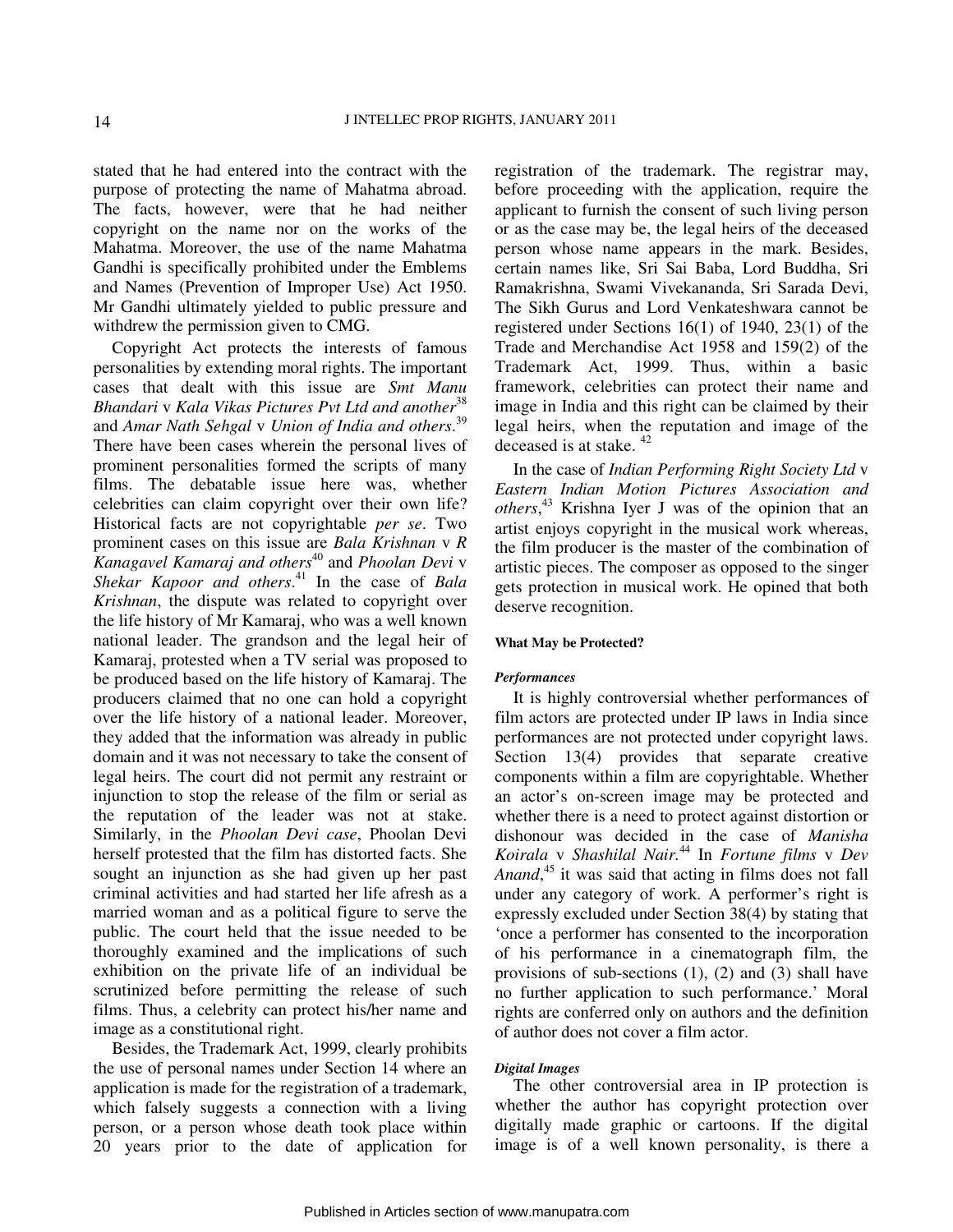conflict between author's right in his creation and actor's right in his image? This question remains to be answered.

### *Digital Merchandising*

In this case, a computer generated image, if it qualifies as a mark, can get protection under trademark law merely as a mark.

# **Conclusion**

In India, the exclusive right to authorize public performances and broadcast them does not exist. There is provision, merely, for secondary rights to prevent public performance or broadcasting or recordings made without the performers' consent and to receive equitable remuneration. Thus, though economic rights are available, moral rights do not exist. No protection is given against 'substantial similarity' which is a necessary element in protection of celebrity rights.

It is only through litigation, this growing problem can be disciplined. Award of huge damages and multi-million dollar settlements, may stop infringement or violation by those who have in the past failed to respect the privacy of celebrities and employers. Whereas, the judiciary has repeatedly recognized existence of various aspects of the celebrity rights, it rests with the legislature to statutorily recognize commercial aspects of celebrity rights to fill up the lacunae in law and keep pace with rapid commercialization of celebrity status.

#### **References**

- 1 *White* v *Samsung Elec Am Inc*, 971 F.2d 1395, 1397 (9th Cir 1992), cert denied, 113 S. Ct. 2443 (1993).
- 2 Morgan Piers, The power of celebrity, http://www.arabianbusiness.com/the-power-of-celebrity-122473.html (23 January 2010).
- 3 *Martin Luther King Jr Center for Social Change* v *American Heritage Products Inc*, 694 F.2d 674 (11<sup>th</sup> Cir 1983).
- 4 Hetherington Lee, Direct commercial exploitation of identity: A new age for the right to publicity, *Columbia-VLA Journal of Law and the Arts*, 17 (1992) 1.
- 5 Banerjee B, Celebrity rights: A legal overview, http://www.legalserviceindia.com/article/l139-Celebrity-Rights.html (2 January 2010).
- 6 Datta A, Celebrity rights: A legal overview, http://www.goforthelaw.com/articles/fromlawstu/article31.htm (21 January 2010).
- 7 *Tolley* v *Fry* [1931] AC 333; (1931) 1 All ER Rep 131.
- 8 Louis Brandeis D & Warren Samuel D, The right to privacy, *Havard Law Review*, 4(5)(1890), http://groups.csail.mit.edu/mac/classes/6.805/articles/privacy /Privacy\_brand\_warr2.html (11 January 2010).
- 9 *Cohen* v *Herbal Concepts Inc* (1984) 63 NY.2d 379.
- 10 Mccarthy J Thomas, The Spring 1995 Horace S Manges Lecture: The Human Persona as Commercial Property: The Right of Publicity, *Columbia-VLA Journal of Law and the Arts*, 19 (1995) 131.
- 11 Keller Bruce P, Condemned to repeat the past: The reemergence of misappropriation and other common law theories of protection for intellectual property, *Harvard Journal of Law & Technology*, 11 (2) (1998) 401.
- 12 *Midler* v *Ford Motor Co & others* (1988) 849 F.2d 460  $(9<sup>th</sup> Cir).$
- 13 Black Hilary May, The role of trademark law in the protection of celebrity personality, *Media & Arts Law Review*, 7 (2) (2002) 105, 106.
- 14 Titus & C Advocates 2008, India guide: Character merchandising in India, http://www.asialaw.com/Article/ 1970665/Channel/16681/India-Guide-Character-merchandiingin-India.html (18 January 2010).
- 15 *Star India Private Limited* v *Leo Burnett India (Pvt) Ltd* (2003) 2 B C R 655.
- 16 *Sim* v *Heinz & Co Ltd* [1959] 1 WLR 313 1959.
- 17 Prather M, Celebrity copyright law, http://www.ehow.com /about\_6461739\_celebrity-copyright-law.html (7 August 2010).
- 18 *Raja Pocket Books* v *Radha Pocket Books* (1997) (40) DRJ 791.
- 19 Haque Azmul, 2003, India: Face value: Personality rights and celebrity endorsements, http://www.mondaq.com/ article.asp?articleid=22487 (12 October 2010).
- 20 *Mirage Studios* v *Counter FeatClothing Co Ltd* (Ninja Turtle Case) [1991] FSR 145.
- 21 *Children's Television Workshop* v *Woolworths (NSW) Ltd* [1981] RPC 187.
- 22 *Fido Dido Inc* v *Venture Stores (Retailers) Pty Ltd (1988)*  16 IPR 365.
- 23 *Hogan* v *Koala Dundee* (1988) 12 IPR 508.
- 24 *Hogan* v *Pacific Dunlop* (1989) 12 IPR 225.
- 25 *Henderson* v *Radio Corporation Pvt Ltd* [1969 RPC 218].
- 26 Gibson R S, California and international celebrity and employee invasion of privacy, http://www.hg.org/article.asp?id=7567 (12 October 2010).
- 27 Hart T, Linda Fazzani & Clark S, *Palgrave Law Masters: Intellectual Property Law*, 4<sup>th</sup> edn, (Palgrave MacMillan, Hampshire England), 2006, pp. 233-234.
- 28 The Preamble, The WIPO Performances and Phonograms Treaty (WPPT), http://www.wipo.int/export/sites/www/treaties/ en/ip/wppt/pdf/trtdocs\_wo034.pdf (2 December 2010).
- 29 *Robertson* v *Rochestor Folding Box* (1902) 171 N.Y. 538; 64 N.E. 442; N.Y. LEXIS 881.
- 30 *Pavesich* v *New England Life Ins Co (1905)* 50 S.E. 68 (Ga)
- 31 *Haelan Laboratories Inc* v *Topps Chewing Gum Inc*, (1953) 202 F.2d.866 (2d cir).
- 32 *Krouse* v *Chrysler Canada Ltd* (1971), 5 C P R (2d) 30.
- 33 *Athans* v *Canadian Adventure Camps,* (1977), 17 O.R. (2d) 425.
- 34 *Sports Club plc* v *Inspector of Taxes* [2000] STC (SCD) 443.
- 35 *Irvine* v *Talksport* [2003] EWCA Civ 423.
- 36 *ICC Development (International) Ltd* v *Arvee Enterprises* (1077 ) 433 US 562.
- 37 Pareek A *et al.*, Protection of celebrity rights-The problems and the solutions, *Journal of Intellectual Property Rights*, 11 (6) (2006) 420.